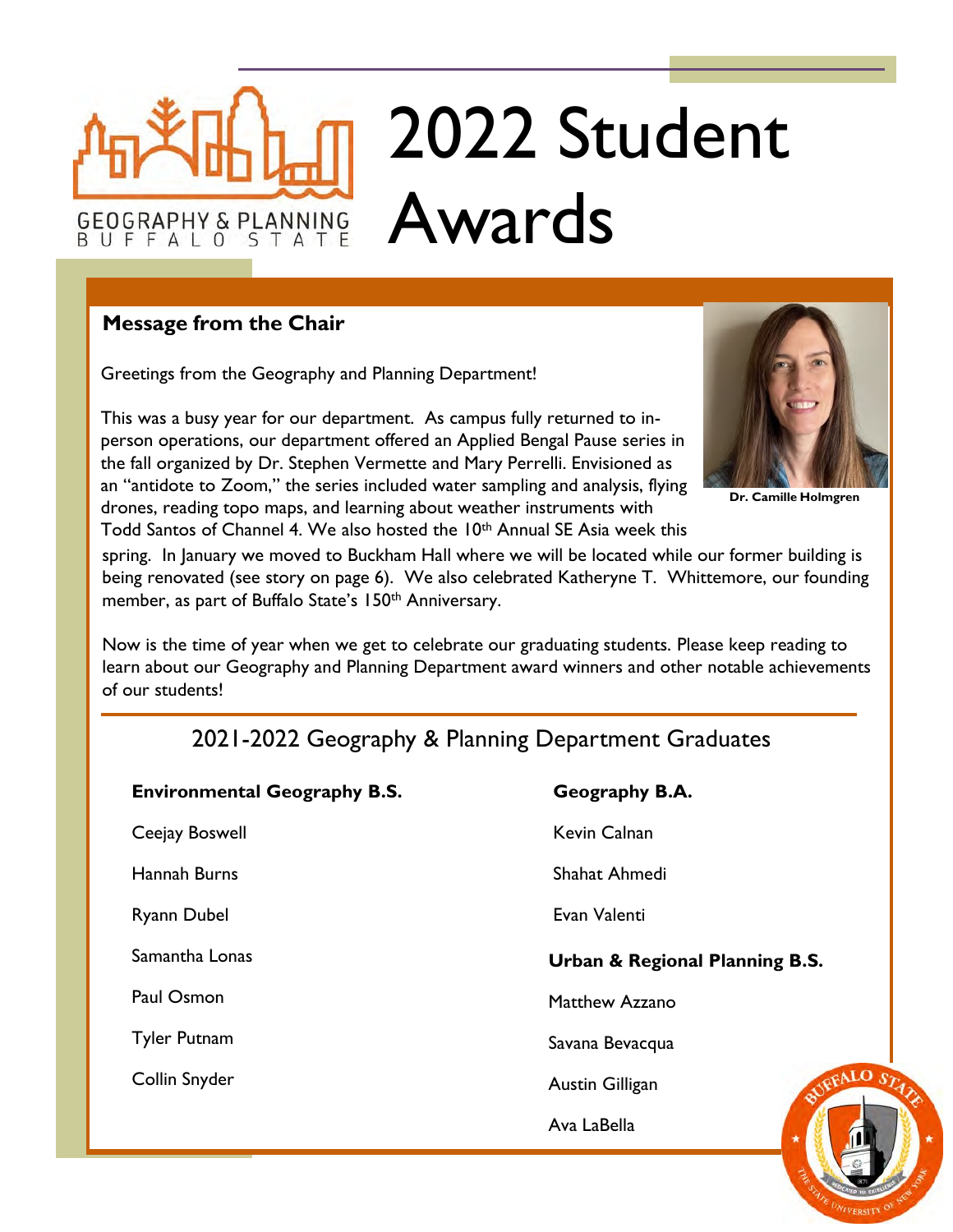# **Katheryne T. Whittemore Award for Outstanding Student in Geography & Planning** — Hannah Burns

Named after the founding member of our department, this award is given to the most out-standing senior in either major. This is our most prestigious award. Students must have demonstrated their ability and commitment to the major, above and beyond a good GPA.



Hannah joined the Department of Geography & Planning in Fall 2020 as a transfer student into our Environmental Geography B.S. program. She earned a 4.0 GPA in both her major and the Undergraduate Geographic Information Systems (GIS) certificate. As part of her scholarship, Hannah created a story map for the Erie County Bicentennial Celebration. Her story map documents the hidden histories of three pioneering women in Western New York who will be honored with new statues and plaques as part of the Trailblazing Women of Western NY Monument Project. In addition, Hannah was awarded the School of Arts and Sciences Dean's Award in our department for 2022. Hannah will be working as a Production Technician for Osmose Utility Services performing database management and supporting field employees.

Hannah will have her name engraved on the plaque located in the Geography & Planning Department. She will also **Hannah Burns**<br>\$50. Congratulations, Hannah!

# **Western New York American Planning Association Student Merit Awards** — Savanna Bevacqua



The **Western New York American Planning Association Student Merit Award** is our most prestigious award given to a Planning senior.

Savanna is graduating with her BS in Urban and Regional Planning. She is a lifelong Lewiston resident and is currently serving a 3-year term on the Village of Lewiston planning board. She was accepted into the University at Buffalo's Master of Urban Planning program for fall 2022. She is a US Navy veteran, having served as a master at arms. She completed an AAS in humanities at NCCC before attending Buffalo State and is currently running for Board of Education for the Lewiston Porter district. She is also serving as the chair of the 2022 Village of Lewiston Democratic Caucus.

Savanna will receive an award from the WNY APA and will also be recognized at their annual awards dinner. In addition, she will receive a certificate from the Geography and Planning Department. Way to go, Savanna!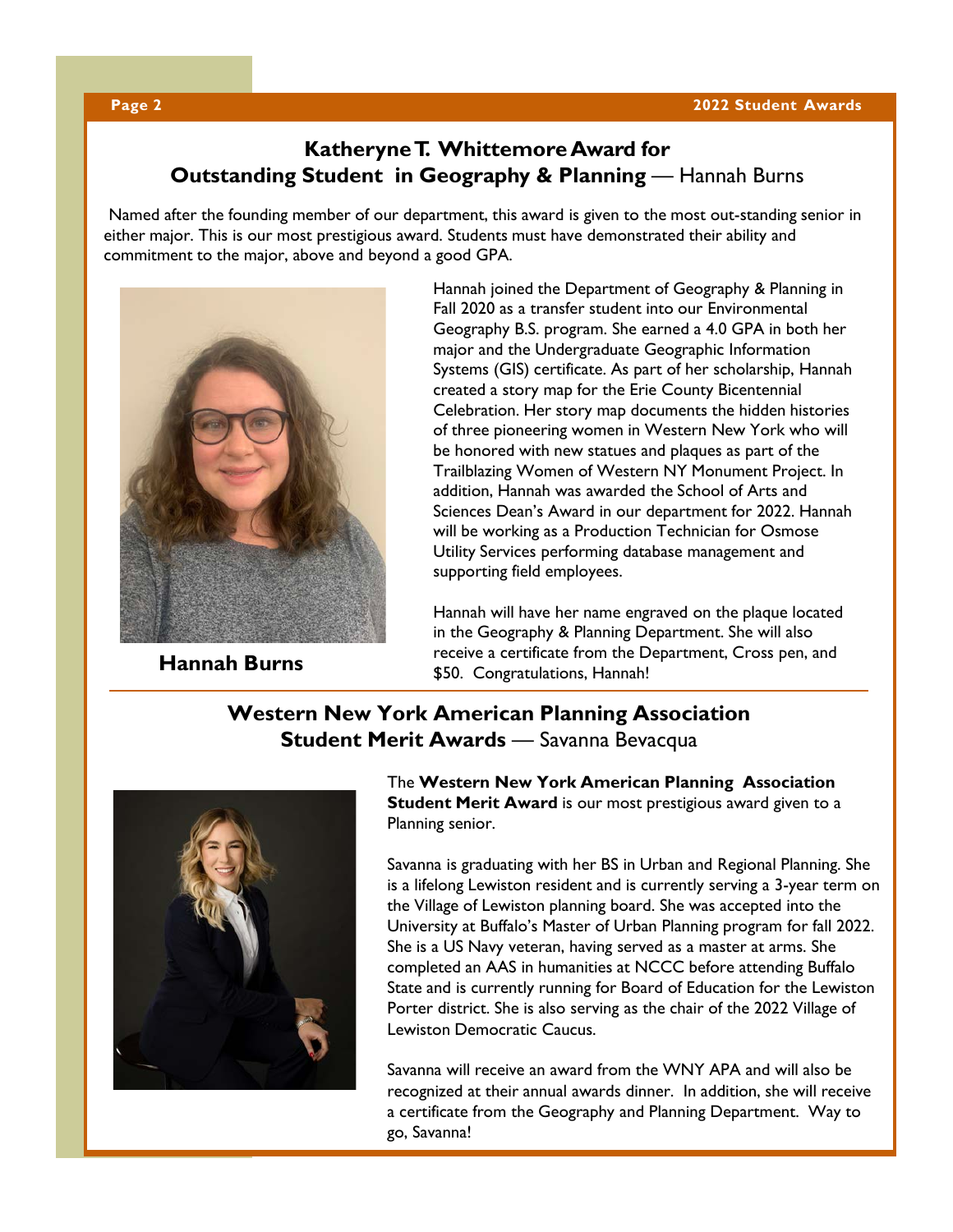## **Page 3 2022 Student Awards**

# **National Center for Geographic Education Excellence of Scholarship Award (Planning)** — Ava LaBella



**The National Center for Geographic Education Excellence of Scholarship Award (Planning)** recognizes outstanding academic achievement of a Planning major. The primary criterion of this award is academic performance. Secondary criteria can include departmental service, dedication, and enthusiasm.

Ava is currently with GoBike where she is the Community Outreach and Engagement intern. She is assisting the GoBike team on 'Healthy Streets Initiative' projects by creating forums, surveys, and webbased engagement. Gathering community input is her favorite role as a planner because she enjoys learning about the needs of local communities. She recently made an informational video about the positive economic development impacts of roundabouts in the Village of Hamburg and why more are needed in Buffalo. The video received over 3,000 views.

**Ava LaBella**

Ava will receive an award from the NCGE as well as a certificate from the Geography & Planning Department. Nicely done, Ava!

# **National Center for Geographic Education Excellence of Scholarship Award (Geography)** — Kevin Calnan



**Kevin Calnan**

The **National Center for Geographic Education Excellence of Scholarship Award (Geography)** recognizes outstanding academic achievement of a Geography major. The primary criterion of this award is academic performance. Secondary criteria can include departmental service, dedication, and enthusiasm.

Kevin transferred to Buffalo State in the Fall of 2020 and completed both the B.A. in Geography and the Undergraduate GIS Certificate while maintaining a very high GPA. Kevin created a story map project for Erie County Bicentennial, "The Pride of Western New York – Erie County: The LGBTQ+ Resistance Movement & Community Formation," that documented LGBTQ+ history and geographic venues in Western NY. Kevin was also selected to be a Geography peer tutor for the Buffalo State Tutoring Services and served as a teacher Assistant at D'Youville College working to help teachers integrate GIS into Social Studies lessons. Kevin also served as the Geography & Planning student representative on the Dean's Student Council and was a nominee for the President's Medal for Outstanding Student and SUNY Chancellor's Award for Student Excellence.

Kevin will receive an award from the NCGE as well as a certificate from the Geography & Planning Department. Nicely done, Kevin!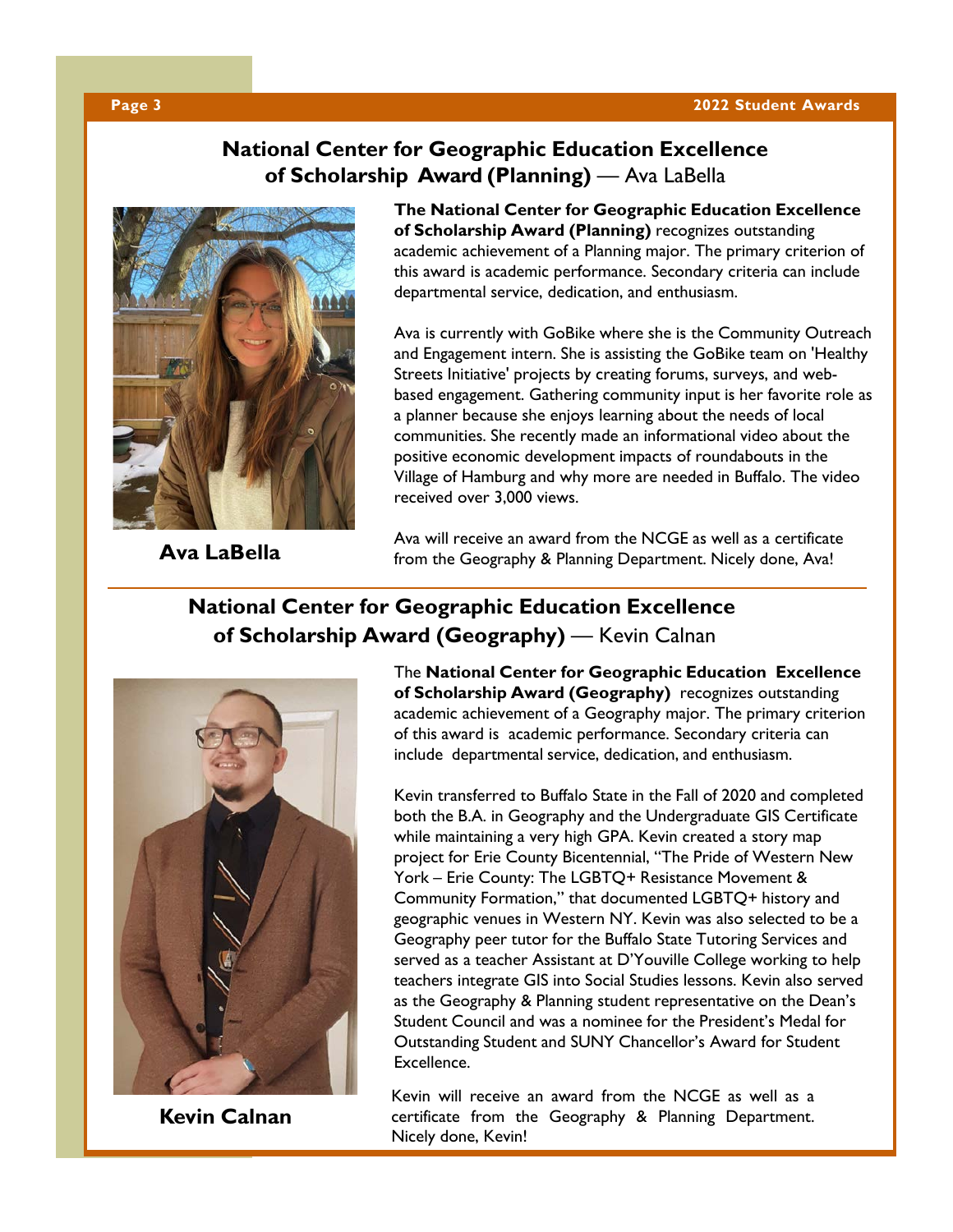## **Page 4 2022 Student Awards**

# **Pavid Bullough Memorial Award for Academic Excellence** — Shannon Hanley



**Shannon Hanley**

The **David Bullough Memorial Award for Academic Excellence** (named after the son of the late Vern Bullough, former Dean of SNSS) is awarded to the student minoring in Geography, Planning, Meteorology & Climatology, or GIS with the highest minor GPA who will not be receiving another departmental award that semester.

Shannon is earning a GIS Certificate as well her BS in Criminal Justice. She has earned a high GPA in the GIS Certificate program, an outstanding accomplishment. She is a dedicated student that is open minded and embraces new challenges and opportunities. In difficult situations, Shannon works hard to overcome difficulties to reach excellent results. Shannon plans to enroll in a Masters degree program after graduation.

Shannon will receive a \$50.00 check and a certificate from the Geography & Planning Department.

Congratulations, Shannon!



**Matthew Azzano**

# **Planning Intern of the Year** — Matthew Azzano

Matthew is graduating with a BS in Urban and Regional Planning. He completed and internship in Fall 2021 with the Buffalo Erie Niagara Land Improvement Corporation (BENLIC) where he learned the role of a Property Analyst and became proficient in several tools used to identify and analyze delinquent tax properties for potential acquisition for rehabilitation. Following his internship, he began working part-time for BENLIC as a Property Analyst. He chose to study urban planning because of his family's history in construction and real estate. From a young age, he was fascinated with the powers and processes that shape our cities. He also is an avid rugby fan and plays for the Buffalo State Mad Dogs.

As the Intern of the Year, he will also be recognized at the Buffalo State College Career Development Center's annual Internship Appreciation and Recognition Celebration in a video.

Great job, Matt!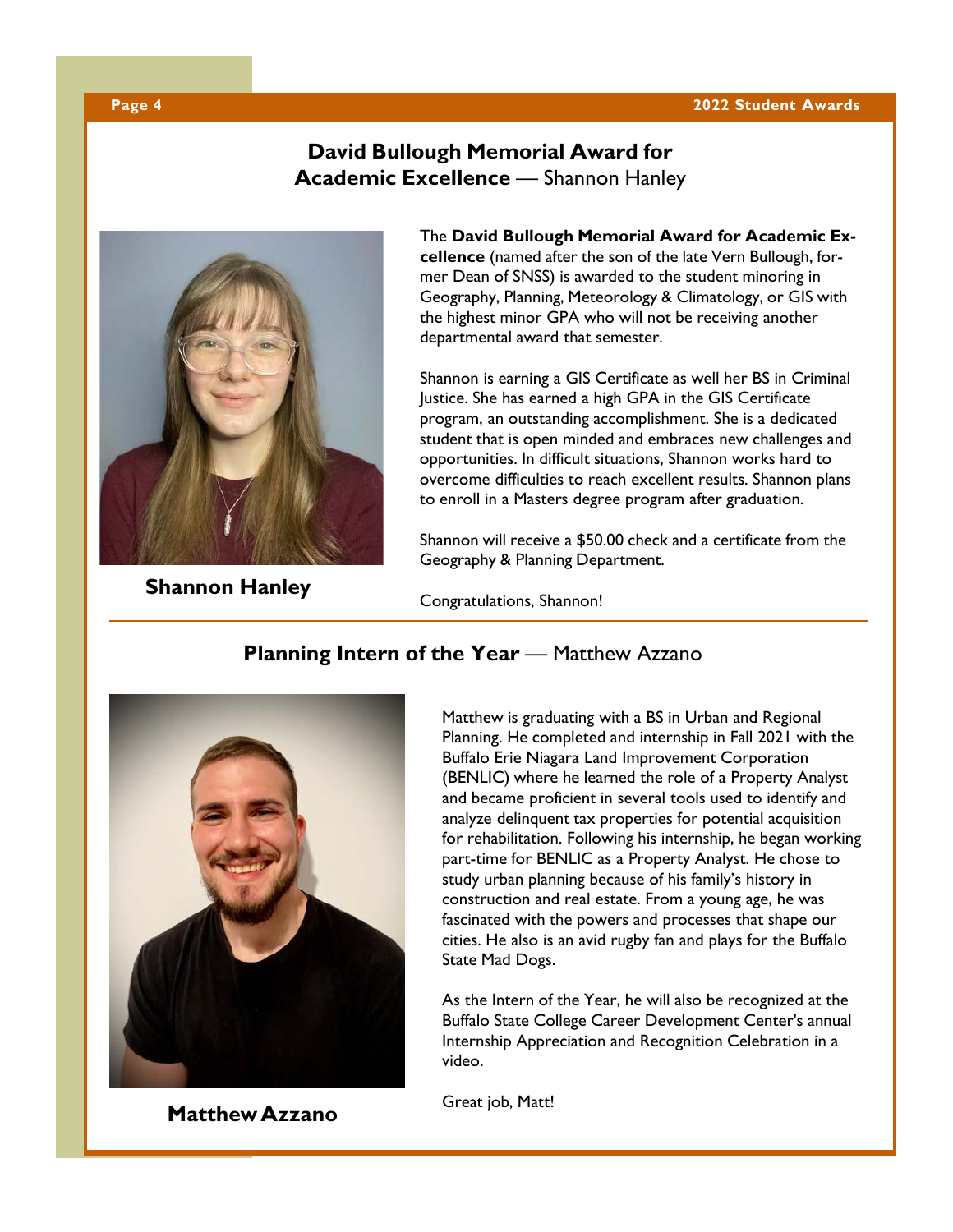## **Dean's List Students**

Students who have complete at least 12 credit hours and maintain a minimum grade point average of 3.5 for a term qualify for the Buffalo State Dean's List. Congratulations to all our Dean's List students.

# **Spring 2021 Fall 2021**

- Matthew Azzano
- Jamie Bommer
- Hannah Burns
- **Zachary Colling**
- Kathryn Furtney
- Austin Gilligan
- Ryan Jasinski
- **Caitlyn Parsons**
- lessica Perez
- Nicholas Ruth

- Jamie Bommer
- Ceejay Boswell
- Hannah Burns
- Kevin Calnan
- **Zachary Colling**
- Kathryn Furtney
- Jacob Morgan
- Caitlyn Parsons
- Joseph Rodriguez



Katheryne T. Whittemore

# **"Grand Lady" of Geography,** by Stephen Vermette

In celebration of Buffalo State's 150<sup>th</sup> anniversary, through a series of writings and talks, we took a journey back in time to learn more about the founding member of the Geography Department (Urban Planning was added many years later). [Katheryne T. Whittemore](https://geography.buffalostate.edu/sites/geography.buffalostate.edu/files/uploads/Documents/Whittemore/Whittemore%20Web%20Page.pdf) was hired as a geography instructor in 1925 and served as Head of Department with the founding of the department in 1932. She continued in this role until 1957, whereupon she served as the inaugural Director of the Division of Arts & Science until retiring in 1962. She completed her geography M.A. in 1925, to be followed by a Ph.D. in 1936 – both from Clark University, Massachusetts.

Dr. Whittemore was a staunch advocate for geography. By way of example: with the organization of departments in 1932, she was given the choice to be a part of either the science or social studies departments. She chose to stand alone as a separate department of geography. She was well travelled – Asia, Arctic, Africa– publishing textbooks on Asia and North America. She has been referred to as ["Buffalo State's real-life Indiana Jones"](https://suny.buffalostate.edu/news/founding-mothers). The Katheryne T. Whittemore Memorial Award is our department's most prestigious award where her legacy honors today's future geographers.